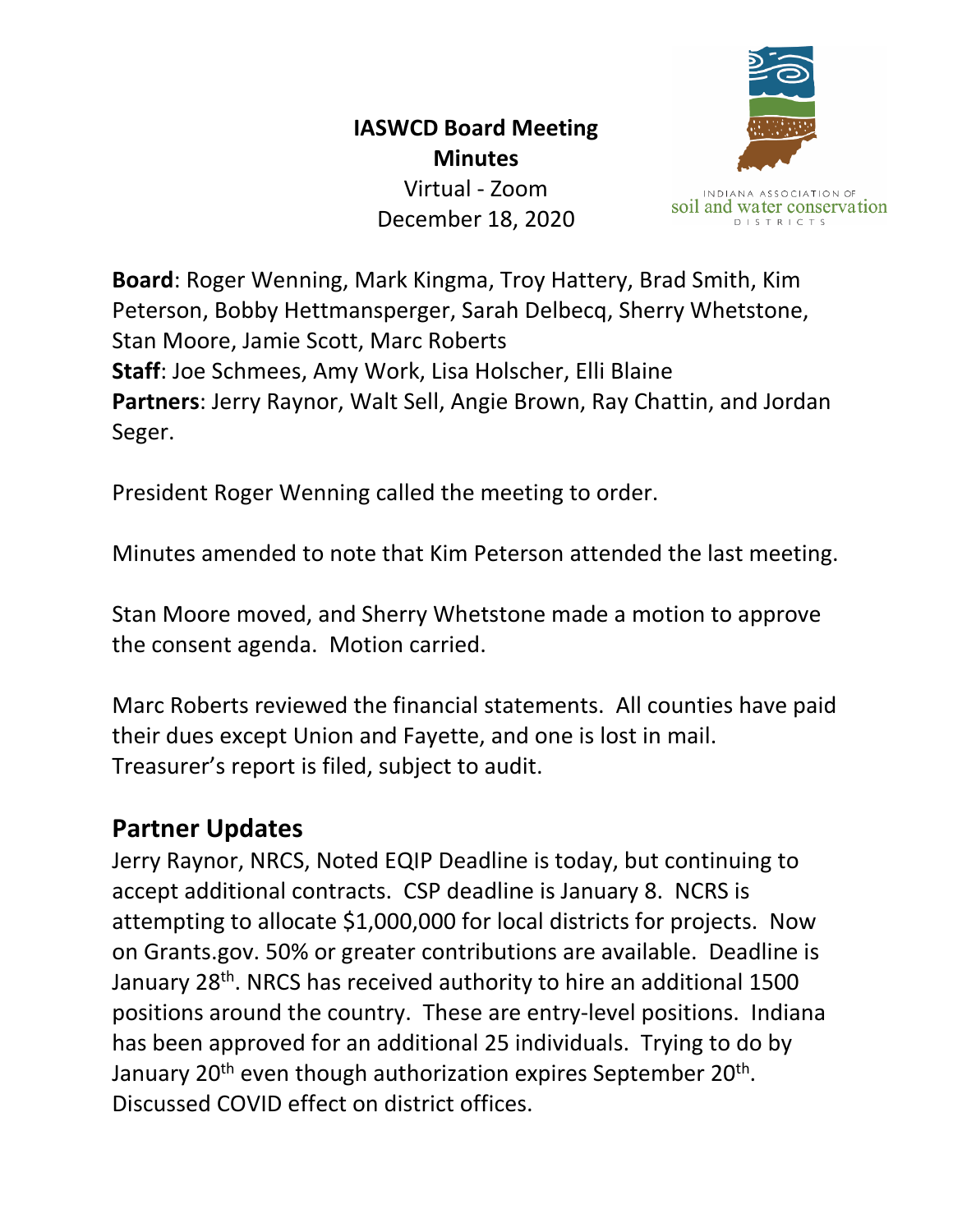Jordan Seger, ISDA, legislative agenda is to protect current allocations. Gave a brief overview of activities of ISDA. Discussed a program that reduces crop insurance premiums \$5 per acre if producers plant cover crops with a public private partnership.

Walt Sell, Purdue University, gave an update. Discussed tristate fertility recommendations that has been updated and available through Ohio State University website. Also pointed out work of Nathan Shoaf and the university in soil heath.

Angie Brown, IDEM discussed watershed activity and contracts for nonpoint source water pollution. Discussed an opportunity with EPA on contractor support on agricultural non-point source projects. The deadline is January 5<sup>th</sup>.

Ray Chattin, State Soil Board, was available and gave Christmas wishes.

Lisa Holscher, CCSI, noted that a report had been distributed to the board. Discussed transition to virtual and continued outreach during the pandemic. Discussed that for 2021 will keep district training virtual because of the great participation in 2020. Will hold 3-day training in August for advanced soil training. Working on Webinars and podcasts for 2021. Discussed oversight committee seat opening.

## **Business Meeting**

Joe introduced our new Urban Soil Health Program Director, Eliana "Elli" Blaine. Joe explained working on adding additional staff in January and working on locating space in NRCS offices.

This is funded with a 5-year agreement with NRCS and matches from Local districts, \$40,000; plus \$10,000 from the IASWCD and grant from CWI. Warrick County will continue their agreement for 2 years and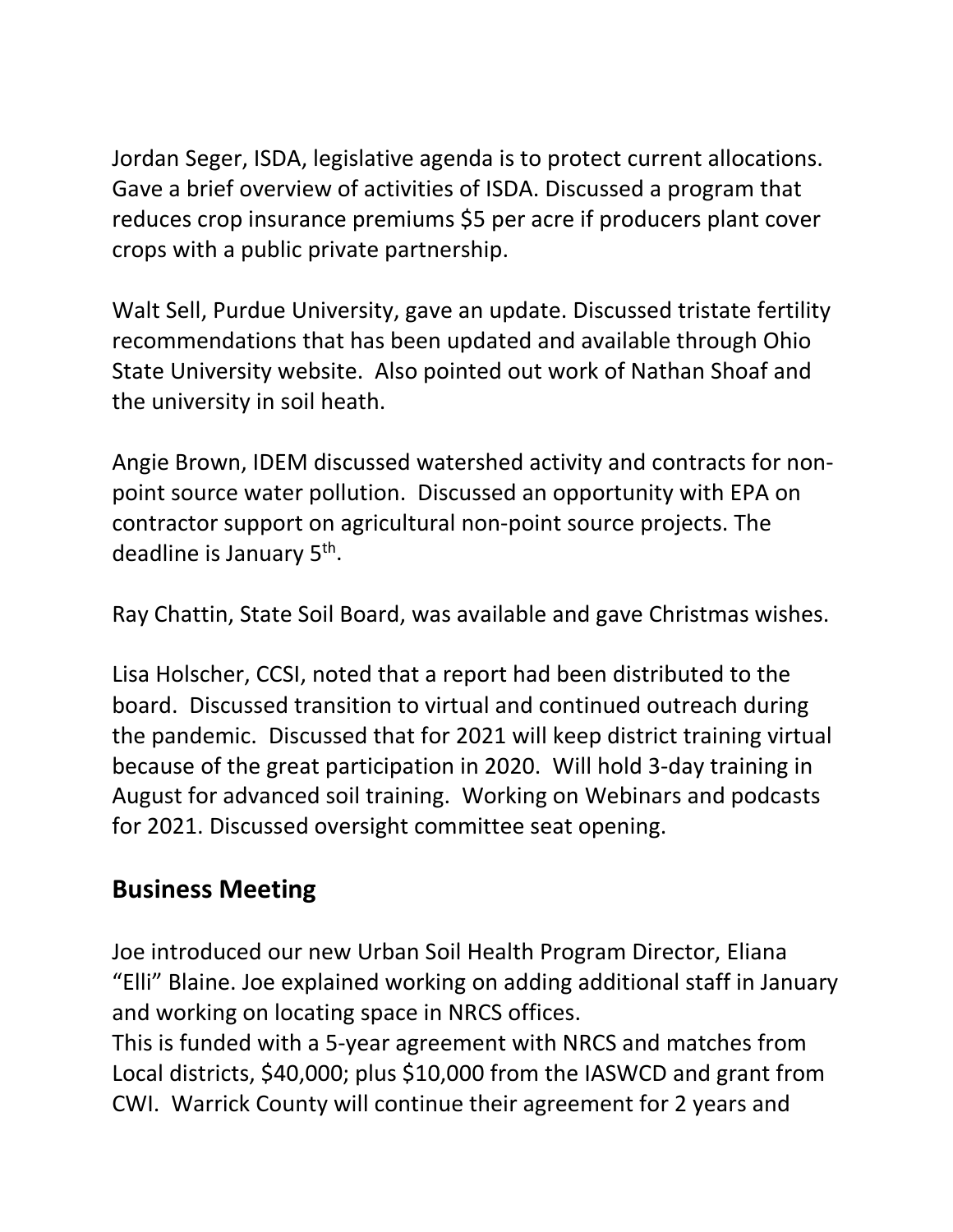then pick it up and fund the remaining 3 years. Warrick County's agreement helps reduce some of the funding need for the first few years. The savings will be available if more positions are needed. Joe is reaching out to Farm Bureau and the Farmland Trust. Positions to be added, Northwest, Northeast, Southeast and Holly is already working in the Southwest. The purpose of these positions is to develop local district programs.

Amy discussed Annual Conference:

3 Weeks to conference. 380 people registered. 264 are district staff and supervisors. The conference is live but is also recorded so that they can be viewed afterwards. Joe explained that the conference will include entertainment and giveaways. There will also be an opportunity for state legislators to participate. Amy discussed WHOVA app that they hope will be live by December  $28<sup>th</sup>$ .

Amy reviewed sponsors and will reach out for assistance.

There was a review of Board responsibilities.

Joe reviewed the Conference Agenda and discussed board responsibilities and need to attend the sessions. The main responsibility is the regional meetings.

CMC will contact all speakers and ensure that all speakers have the equipment necessary and assign staff to monitor and make sure there is no problems.

Discussed voting options in business meetings.

- 1. Use a consent vote.
- 2. Can use a roll call vote.

Joe is planning on an hour-long zoom call on January 7<sup>th</sup> in the evening on the proposed resolutions to review resolutions, there will also be a legislative update. The call will be recorded and made available the following day

Joe discussed the Federal Audit and that it could take the place of our internal audit. The auditors intend to be done by December  $31^{st}$ . We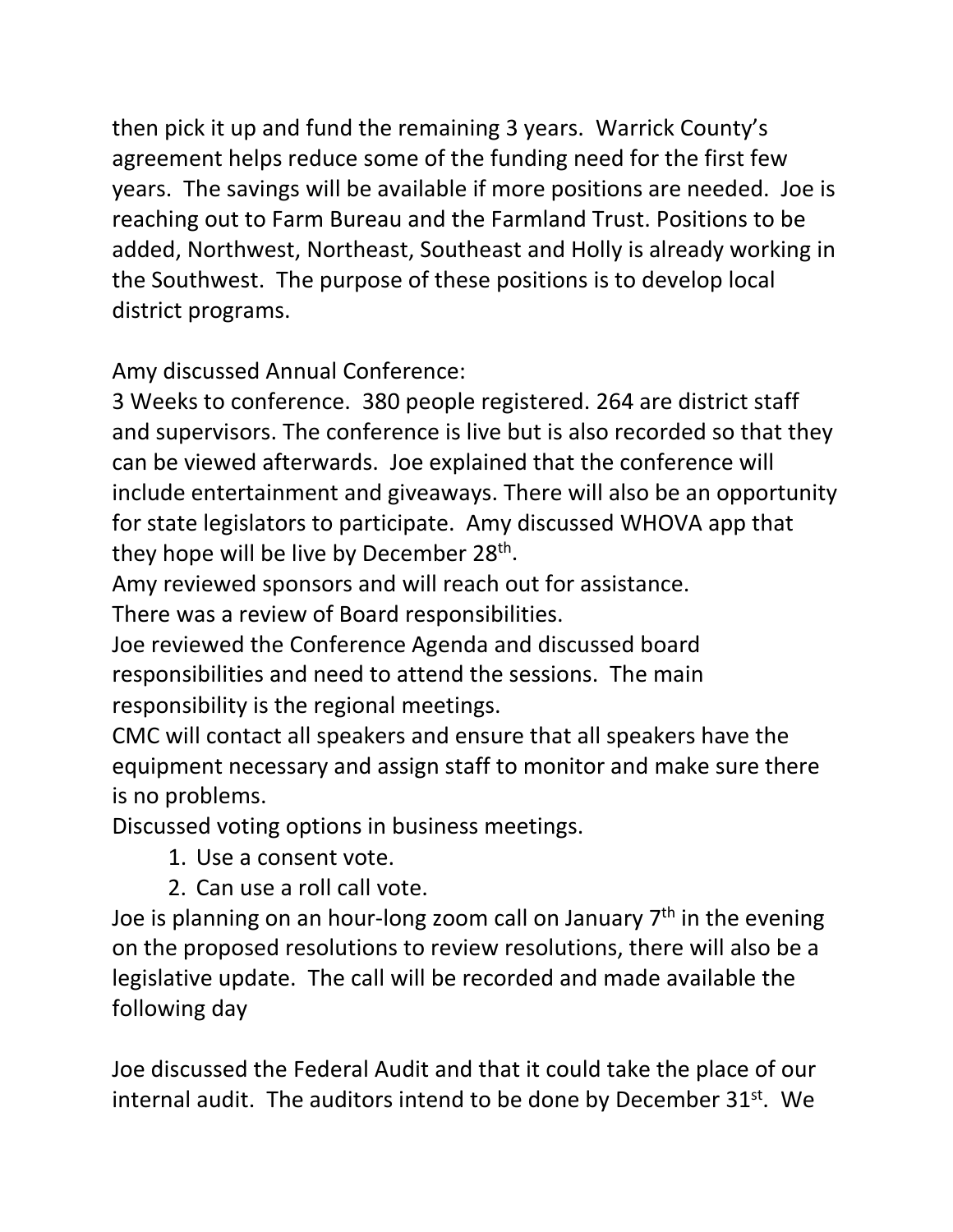will get a letter from the audit committee that they are relying on the Federal Audit. The process is moving well as the auditors are becoming familiar with our system.

Joe discussed legislative issues. There is a 15% cut in budgets this year in the state funding but are staying away from dedicated funding. Clean Water Indiana's budget has been cut from \$ 1,000,000 to \$970,000.00 and the 15% cut will come off the \$970,000.00. They are going to try to get it restored to  $\frac{2}{3}$  1,000,000. Joe discussed that visitors will not be allowed in the state house and that there will be at home meetings virtually. He indicated that they have done two legislative trainings that they have recorded and will make available. A more concise presentation will be made during the conference legislative session. Roger encouraged everyone to talk to their legislators and request support.

Discussed meeting dates, Joe will send them out the first of January. They will be the same weeks as last two years on Friday.

A motion was made to approve the 2021 HRA Plan. The dates were changed to be on an calendar year. **Troy Hattery made the motion to extend the HRA and move it to a calendar year for 2021, Stan Moore seconded the motion and it passed by acclamation**.

Look at expanding scholarships to NACD to use for new attendees since the amount budgeted will exceed the cost of the virtual conference. The annual Meeting, we have \$ 5,000 budgeted. The registration for the annual meeting is \$ 50 dollars. **Jeff Made the motion to offer 10 scholarships for supervisors and staff who have never attended the conference from districts, limited to one per district and any IASWCD board member that wishes to attend the NACD annual meeting on a first come basis. The motion was seconded by Stan Moore. The**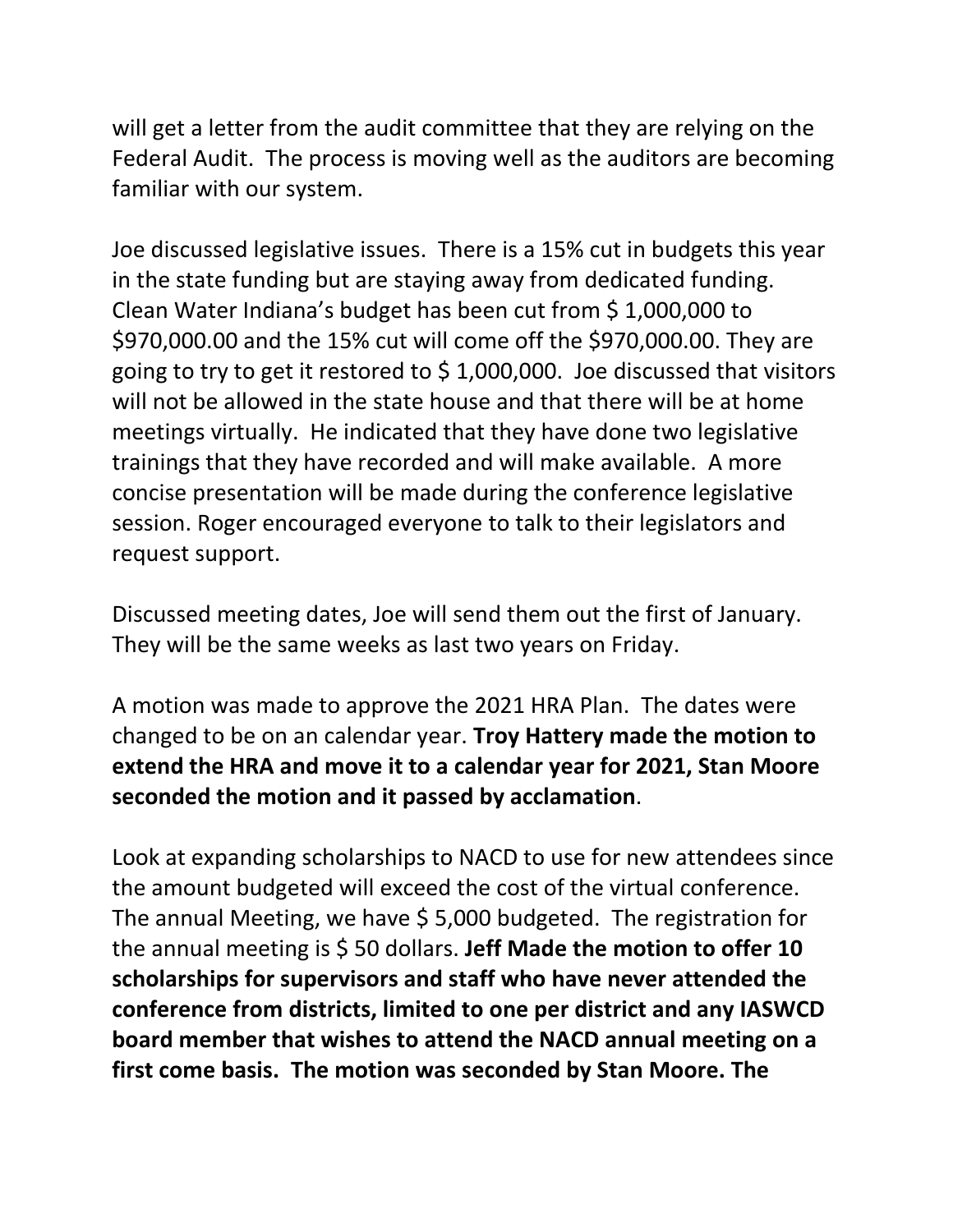**motion was passed by acclamation.** Board members can register online and send Joe their registration for reimbursement.

**Discussed slate of candidates President: Bobby Hettmansperger Vice President: Jeff Baker Treasurer: Marc Roberts Secretary: Sarah Delbecq Jamie made the motion Troy Hattery Seconded The motion passed by acclamation.**

CCSI oversight committee seat, Jamie Scott and Les Zimmerman are members.

**Stan Moore made a motion to appoint Jamie Scott to the CCSI oversight committee, the motion was seconded by Brad Smith. The Motion carried by acclamation.**

Joe said that he and Amy will assist districts to open zoom meetings and then they will leave. It will require that the districts identify a cohost who will run the meeting. Those districts using Microsoft teams do not need assistance. Looking at purchasing additional license for the association that can be available to districts and look at the legislative committee purchasing a license from their budget to use.

Joe discussed supervisor staff spotlights. Amy discussed using a portion of our e-newsletter to highlight new staff and existing staff. The board concurred.

Joe was invited to an TNC Indiana Climate Leadership Campaign. They are not requesting a financial commitment. Joe thinks it is a good fit